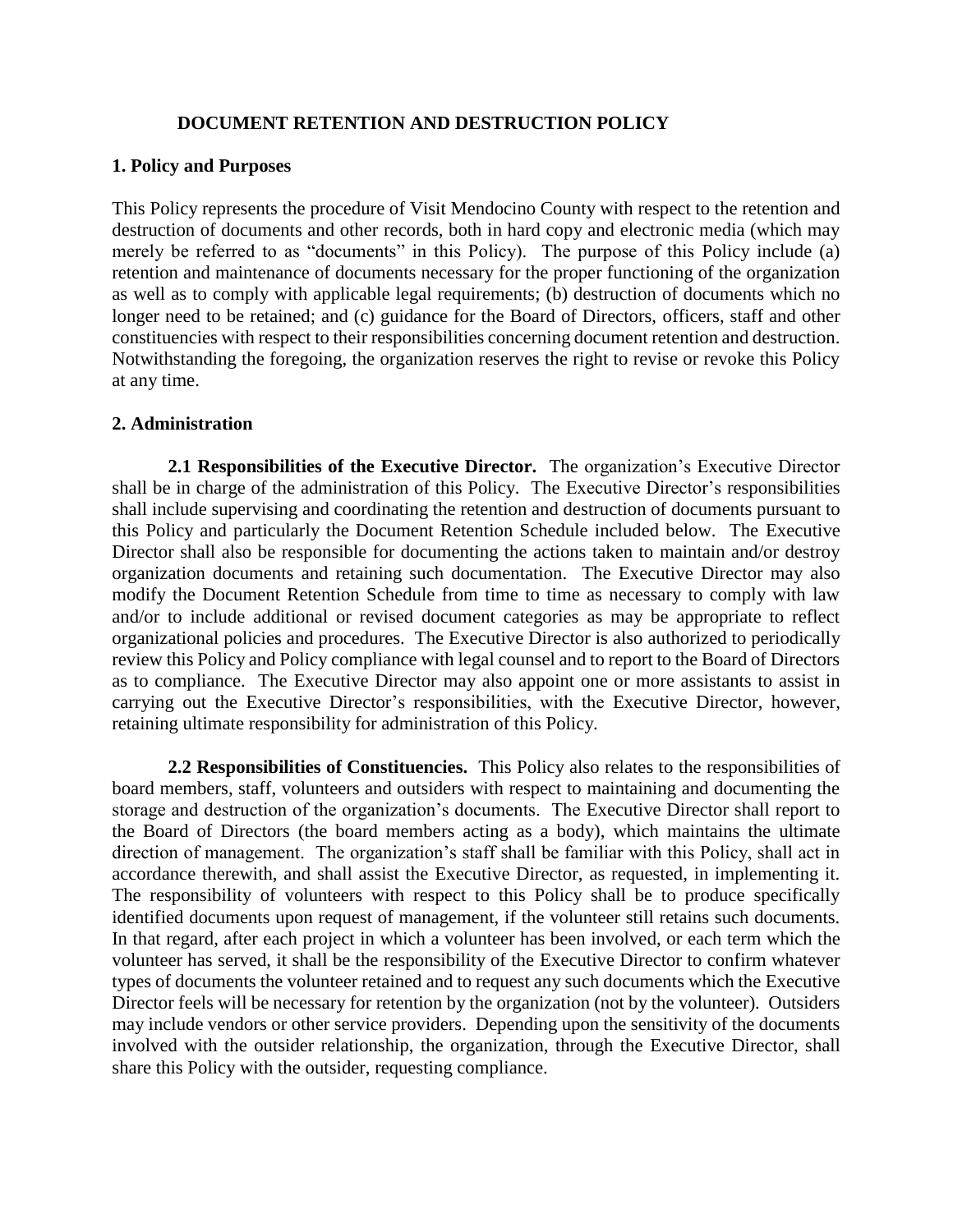In instances, the Executive Director may require that the contract with the outsider specify the responsibilities of the outsider with respect to this Policy.

**3. Suspension of Document Destruction; Compliance.** The organization becomes subject to a duty to preserve (or halt the destruction of) documents once litigation, an audit or a government investigation is reasonably anticipated. Further, federal law imposes criminal liability (with fines and/or imprisonment for not more than 20 years) upon whomever "knowingly alters, destroys, mutilates, conceals, covers up, falsifies, or makes a false entry in any record, document, or tangible object with the intent to impede, obstruct, or influence the investigation or proper administration of any matter within the jurisdiction of any department or agency of the United States … or in relation to or contemplation of any such matter or case." Therefore, if the Executive Director becomes aware that litigation, a governmental audit or a government investigation has been instituted, or is reasonably anticipated or contemplated, the Executive Director shall immediately order a halt to all document destruction under this Policy, communicating the order to all affected constituencies in writing. The Executive Director may thereafter amend or rescind the order only after conferring with legal counsel. If any board member or staff member becomes aware that litigation, a governmental audit or a government investigation has been instituted, or is reasonably anticipated or contemplated, with respect to the organization, and they are not sure whether the Executive Director is aware of it, they shall make the Executive Director aware of it. Failure to comply with this Policy, including, particularly, disobeying any destruction halt order, could result in possible civil or criminal sanctions. In addition, for staff, it could lead to disciplinary action including possible termination.

**4. Electronic Documents; Document Integrity.** Documents in electronic format shall be maintained just as hard copy or paper documents are, in accordance with the Document Retention Schedule. Due to the fact that the integrity of electronic documents, whether with respect to the ease of alteration or deletion, or otherwise, may come into question, the Executive Director shall attempt to establish standards for document integrity, including guidelines for handling electronic files, backup procedures, archiving of documents, and regular checkups of the reliability of the system; provided, that such standards shall only be implemented to the extent that they are reasonably attainable considering the resources and other priorities of the organization.

**5. Privacy.** It shall be the responsibility of the Executive Director, after consultation with counsel, to determine how privacy laws will apply to the organization's documents from and with respect to employees and other constituencies; to establish reasonable procedures for compliance with such privacy laws; and to allow for their audit and review on a regular basis.

**6. Emergency Planning.** Documents shall be stored in a safe and accessible manner. Documents which are necessary for the continued operation of the organization in the case of an emergency shall be regularly duplicated or backed up and maintained in an off-site location. The Executive Director shall develop reasonable procedures for document retention in the case of an emergency.

**7. Document Creation and Generation.** The Executive Director shall discuss with staff the ways in which documents are created or generated. With respect to each employee or organizational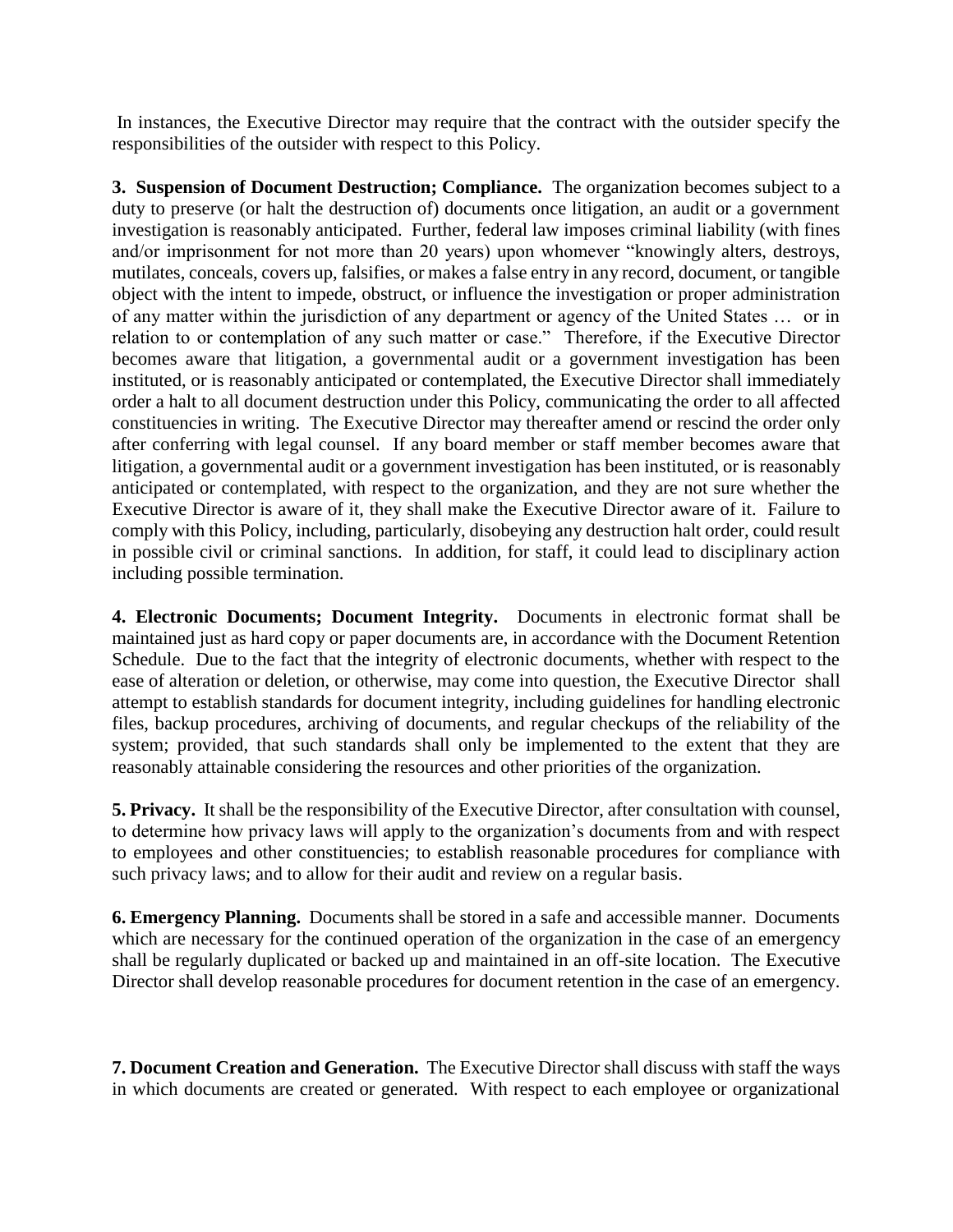function, the Executive Director shall attempt to determine whether documents are created which can be easily segregated from others, so that, when it comes time to destroy (or retain) those documents, they can be easily culled from the others for disposition.

#### **8. Document Retention Schedule. [Periods are suggested]**

| <b>Document Type</b>                                    | <b>Retention Period</b>           |
|---------------------------------------------------------|-----------------------------------|
| <b>Accounting and Finance</b>                           |                                   |
| Accounts Payable & Accounts Receivable                  | 6 years                           |
| Annual Financial Statements and Audit Reports           | 6 years                           |
| Bank Statements, Reconciliations & Deposit Slips        | 6 years                           |
| <b>Credit Card Receipts</b>                             | 6 years                           |
| <b>Employee/Business Expense Reports/Documents</b>      | 6 years                           |
| General Ledger                                          | Permanent                         |
| <b>Interim Financial Statements</b>                     | Permanent                         |
| <b>Contributions/Gifts/Grants</b>                       |                                   |
| <b>Contribution Records</b>                             | 6 years                           |
| Documents Evidencing Terms of Gifts                     | 6 years                           |
| <b>Grant Records</b>                                    | 6 years after end of grant period |
| <b>Corporate and Exemption</b>                          |                                   |
| Articles of Incorporation and Amendments                | Permanent                         |
| <b>Bylaws and Amendments</b>                            | Permanent                         |
| Minute Books, including Board & Committee Minutes       | Permanent                         |
| Annual Reports to Attorney General & Secretary of State | Permanent                         |
| <b>Other Corporate Filings</b>                          | Permanent                         |
| <b>IRS</b> Exemption Determination Letter               | Permanent                         |
| <b>Licenses and Permits</b>                             | Permanent                         |
| <b>Employer Identification (EIN) Designation</b>        | Permanent                         |

#### **Correspondence and Internal Memoranda**

Hard copy correspondence and internal memoranda relating to a document otherwise addressed in this Schedule should be retained for the same period as the document to which they relate.

| Hard copy correspondence and internal memoranda<br>relating to routine matters with no lasting significance | 2 years                      |
|-------------------------------------------------------------------------------------------------------------|------------------------------|
| Correspondence and internal memoranda important to                                                          |                              |
| the organization or having lasting significance                                                             | Permanent, subject to review |

#### **Electronic Mail (E-mail) to or from the organization**

Electronic mail (e-mails) relating to a document otherwise addressed in this Schedule should be retained for the same period as the document to which they relate, but may be retained in hard copy form with the document to which they relate.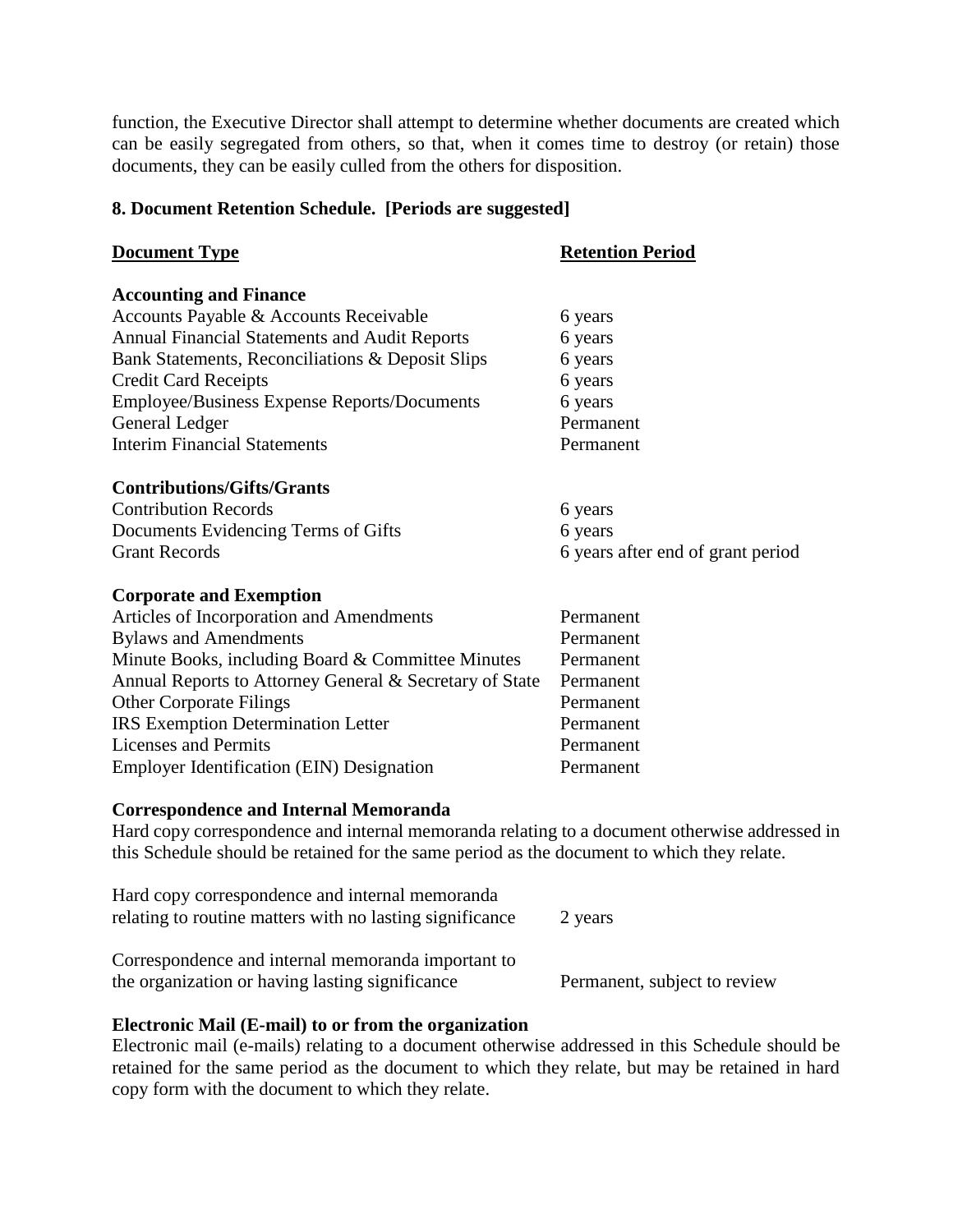| <b>E-mails considered important to the organization or</b> |                                     |
|------------------------------------------------------------|-------------------------------------|
| of lasting significance, should be printed and stored      |                                     |
| in a central repository.                                   | <b>Permanent, subject to review</b> |
|                                                            |                                     |

E-mails not included in either of the above categories 12 months

## **TO BE REVISITED**

### **Electronically Stored Documents**

Electronically stored documents (e.g., in pdf, text or other electronic format) comprising or relating to a particular document otherwise addressed in this Schedule should be retained for the same period as the document which they comprise or to which they relate, but may be retained in hard copy form (unless the electronic aspect is of significance).

| Electronically stored documents considered important<br>to the organization or of lasting significance should<br>be printed and stored in a central repository (unless |                                                 |
|------------------------------------------------------------------------------------------------------------------------------------------------------------------------|-------------------------------------------------|
| the electronic aspect is of significance).                                                                                                                             | Permanent, subject to review                    |
| Electronically stored documents not included in either                                                                                                                 |                                                 |
| of the above categories                                                                                                                                                | 2 years                                         |
| <b>Employment, Personnel and Pension</b>                                                                                                                               |                                                 |
| <b>Personnel Records</b>                                                                                                                                               | 7 years after employment ends                   |
| Employee contracts                                                                                                                                                     | 7 years after termination                       |
| Retirement and pension records                                                                                                                                         | Permanent                                       |
| <b>Insurance</b>                                                                                                                                                       |                                                 |
| Property, D&O, Workers' Compensation and                                                                                                                               |                                                 |
| General Liability Insurance Policies                                                                                                                                   | 4 years                                         |
| <b>Legal and Contracts</b>                                                                                                                                             |                                                 |
| Contracts, related correspondence and other                                                                                                                            |                                                 |
| supporting documentation                                                                                                                                               | 7 years after termination                       |
| Legal correspondence                                                                                                                                                   | Permanent                                       |
| <b>Management and Miscellaneous</b>                                                                                                                                    |                                                 |
| <b>Strategic Plans</b>                                                                                                                                                 | 5 years after expiration                        |
| Policies and Procedures Manual                                                                                                                                         | Current version with revision<br><b>History</b> |
| Trademarks, Copyrights and Patents                                                                                                                                     | Permanent                                       |